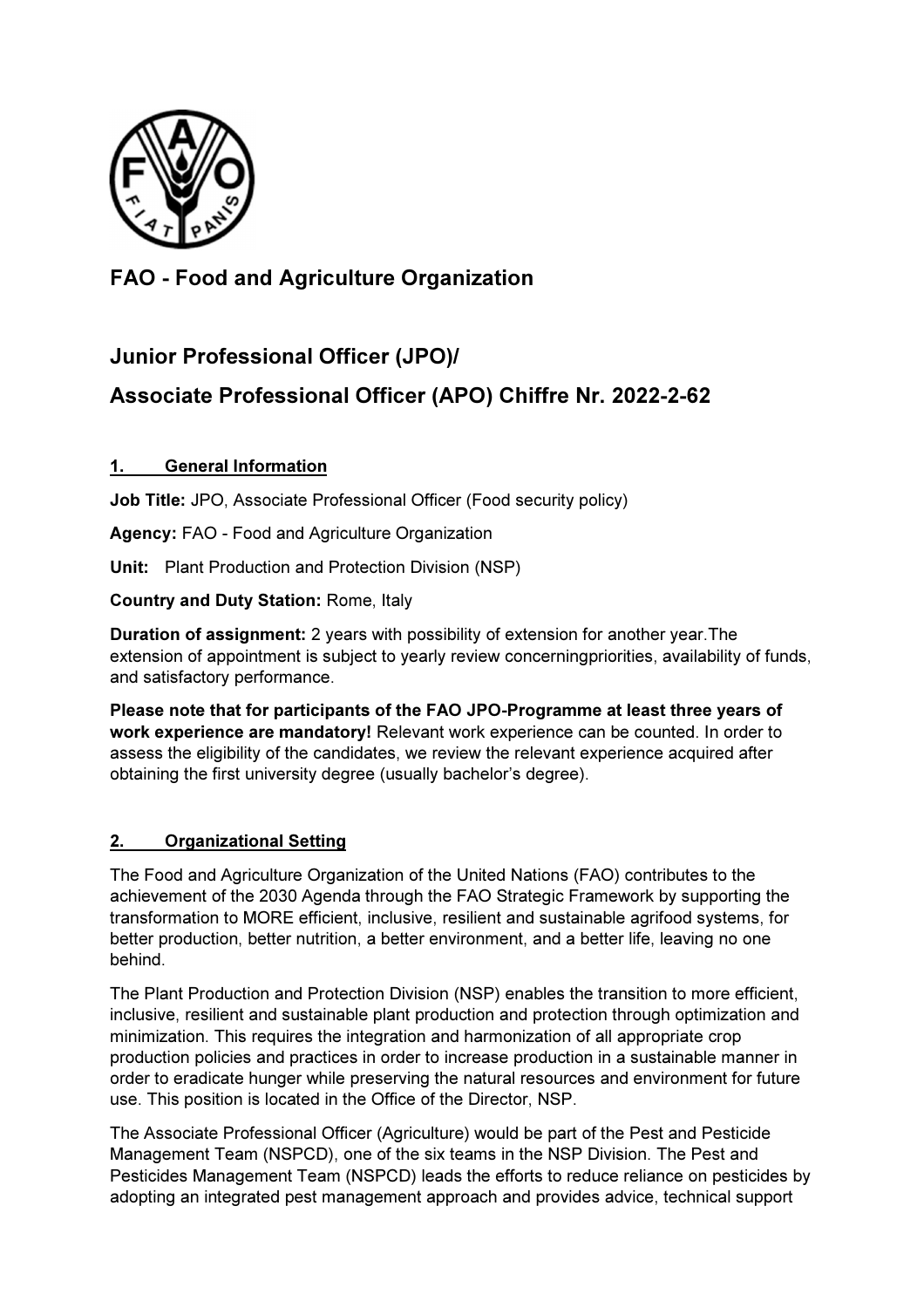and guidance to countries aimed at improving pesticide life-cycle management in line with the FAO/WHO International Code of Conduct for Pesticide Management (the Code of Conduct).

The post is located in the Pest and Pesticides Management Team (NSPCD) of the Plant Production and Protection Division (NSP), at FAO headquarters in Rome, Italy

#### Reporting Lines

The Associate Professional Officer (Agriculture) reports to the Senior Agricultural Officer, Team Leader, NSPCD and will work in close collaboration with the Agriculture Officer (Integrated Pest Management).

#### Technical Focus

Plant protection, in particular pesticide management and Integrated Pest Management.

#### Key Results

Collection and analysis of information, data and statistics and support to programme projects, products and services.

#### 3. Key Functions

- Collects and analyses relevant technical, social, economic, environmental, institutional and technology related information, data and/or statistics to support the delivery of programme projects, products and services;
- Undertakes analysis, provides technical input for plans and reports and edits/revises technical/scientific documents;
- Participates in the development of improved work methods, tools and systems;
- Updates databases and web pages;
- Participates on multi-disciplinary project/work teams;
- Collaborates in the development of training tools and materials and the organization of workshops/seminars etc;
- Participates in the organization, conduct and follow-up of meetings, consultations and conferences, the development/production of required materials and the provision of information and assistance to partners.

#### 4. Specific Functions

- Supports the development of tools, methodologies, guidelines and standards to support the implementation of the Code of Conduct and the delivery of pest and pesticide management components in FAO projects, including survey design and implementation, data collection and analysis, preparation of concept note and organizing workshops and trainings.
- Provides technical assistance in pesticide risk reduction programme, focusing on addressing Highly Hazardous Pesticides.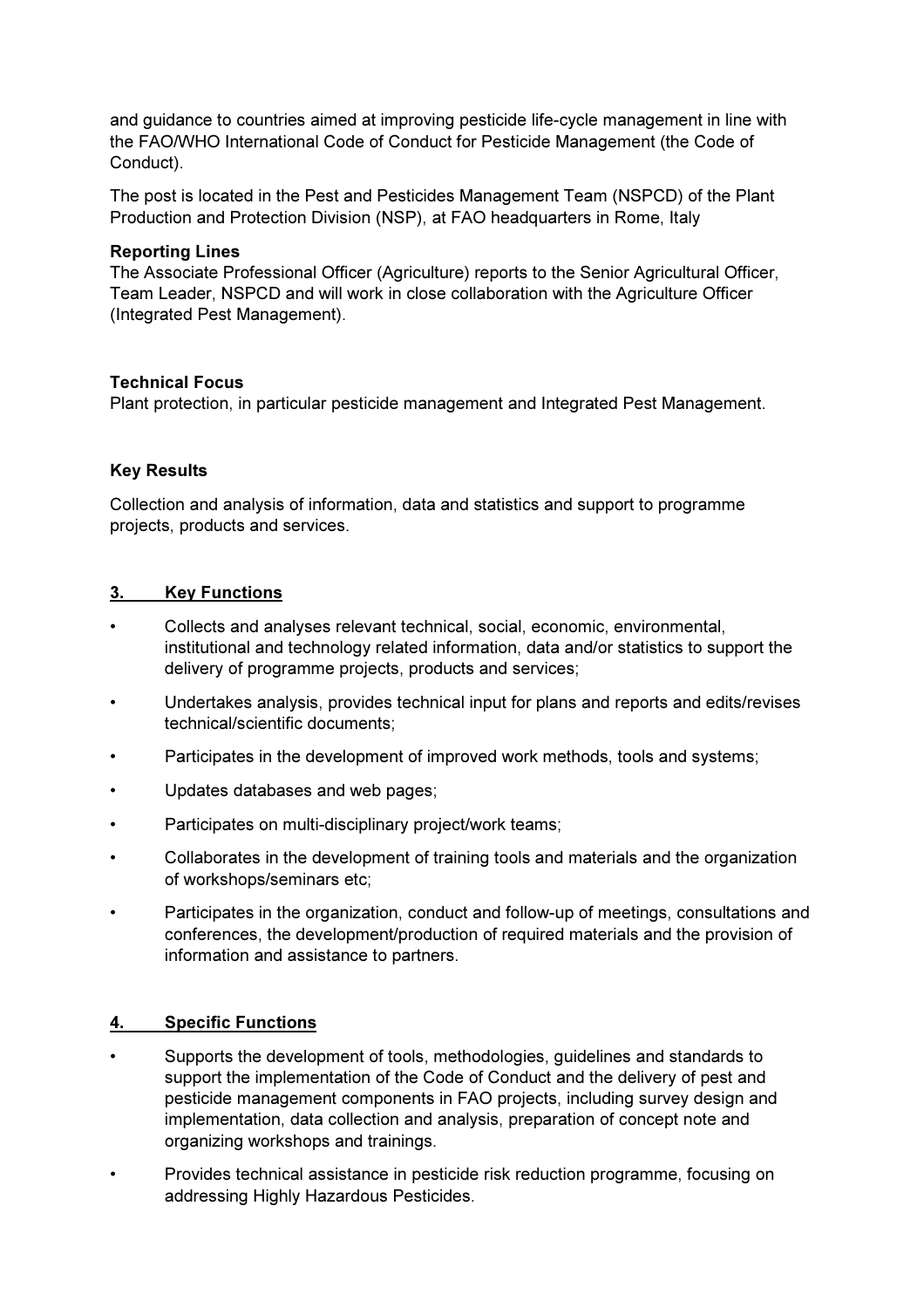- Provides technical assistance to the pest and pesticide management projects portfolio and its programme development and implementation.
- Supports the development of technical contents in relation to pesticide management and integrated pest management for training materials and websites, as well as other communication products.
- Provides support for FAO decentralized offices in implementing the pest and pesticide management components of their projects, this will include providing pesticide clearances, collecting information and preparing the responses to technical requests.
- Performs other duties as required.

### 5. Qualifications, Experience and Competencies

### Minimum Requirements

- Master's Degree in Agronomy, Chemistry, Environmental Sciences, or other relevant areas with specialization in plant production or protection and knowledge of pest and/or pesticide management and/or chemical management.
- Three years of relevant experience in one or more of the following areas: management of plant protection, pesticide management, Integrated Pest Management, and chemical management or other relevant areas.
- Working knowledge (proficient level C) of English and limited knowledge (intermediate – level B) of one of the other official FAO languages (Arabic, Chinese, French, Russian and Spanish).

#### **Competencies**

- Results Focus
- **Teamwork**
- Communication
- Building Effective Relationships
- Knowledge Sharing and Continuous Improvement

#### Technical/ Functional Skills

- Work experience in more than one location or area of work, particularly in field positions is desirable.
- Extent and relevance of experience in collecting and analysing technical information and data.
- Extent and relevance of knowledge and experience in integrated pest management and pesticide management.
- Extent and relevance of experience in the preparation, editing and revision of technical/scientific documents and in organizing meetings and workshops.
- Extent and relevance of experience in developing training tools and information materials.